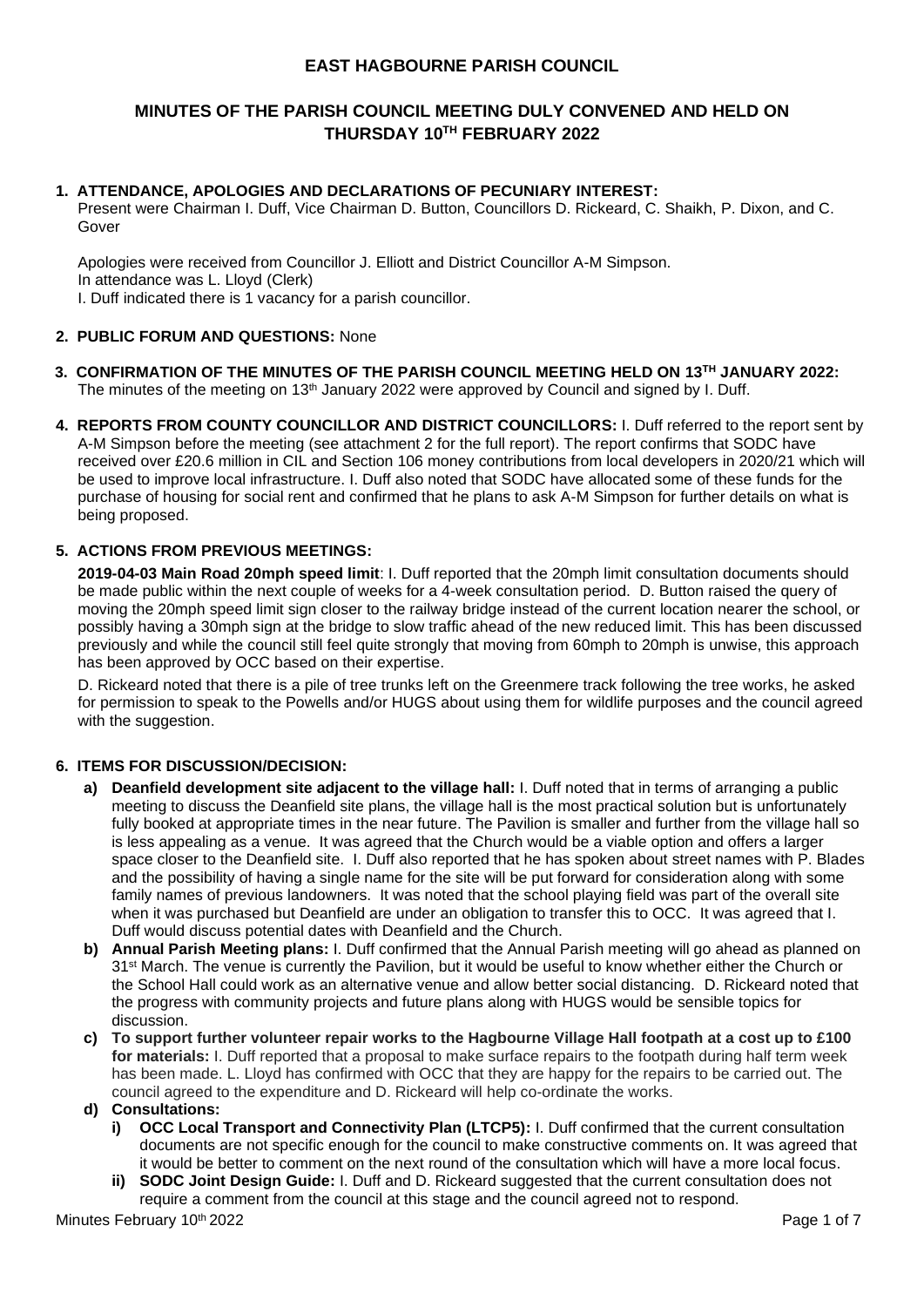### **e) Neighbourhood Plan review:**

- **i) To carry out a formal review of the East Hagbourne Neighbourhood Plan and add a Design Code:** D. Rickeard circulated a report ahead of the meeting due to time constraints concerning the application process. Following conversations with R. Rios of OCC, D. Rickeard confirmed that there is a concern over SODC land supply which is very close to the minimum 5-year requirement. East Hagbourne Neighbourhood Plan (EHNP) was adopted in 2019 and benefited from a 2-year period within which developers wanting to build on unallocated sites in our area would fail if SODC could demonstrate 3 years or more supply. This benefit ran out last year making the parish potentially vulnerable again. The EHNP must be reviewed after 5 years (in 2024), but this could be brought forward to 2022. This would reset the 2-year protection of a 3-year supply which would help close the vulnerability gap until protection from the new SODC/VOWH Joint Plan is ready in 2025/26. The simplest way of doing a valid review would be to do a "Focussed or Surgical" review of the EHNP. This could most simply be done by adding a Design Guide or Code to a broadly unchanged Neighbourhood Plan. The council resolved to agree with this proposal.
- **ii) To apply to Locality for support in preparing the Design Code:** D. Rickeard confirmed that the application to Locality has already been submitted due to a time limit imposed following C. Topping's submission of the initial Expression of Interest. D. Rickeard advised councillors in his circulated report of the need to make the application ahead of tonight's meeting on the understanding that it could be withdrawn if support was not formally approved. The council approved the decision to apply to Locality for support.
- **iii) To approve expenditure up to £500 for other costs including meetings and printing expenses:** D. Rickeard confirmed that there will be a requirement for 3 or more public meetings and printed literature during the process. Councillors approved this expenditure and agreed it should come from the Planned Development Fund.
- **f) Great British Spring Clean 25 March – 10 April: Agreement of a suitable date to hold a village litter pick:** L. Lloyd confirmed that Sara James is happy to help with the coordination of the litter pick and has suggested a date of Saturday 26<sup>th</sup> March. C. Gover asked if there was an additional activity that could be combined with the litter pick as there is often not a lot of litter to collect. D. Rickeard confirmed that the school is liaising with HUGS to organise some activities, and it is nice to see the groups working together. Additional activities should be considered in the next few weeks. It was agreed that the litter pick should go ahead on 26<sup>th</sup> March and that L. Lloyd will complete the booking form and risk assessment.
- **g) Queens Platinum Jubilee plans:** I. Duff confirmed that he has been approached by several people asking whether the Parish Council has any plans for the Jubilee. L. Lloyd confirmed that the Big Jubilee Lunch would be a potential event to be involved in and the recreation ground/Pavilion could be made available for this. It could be as simple as a village picnic or involve stalls from local groups if there is an interest in taking part. C. Gover noted that if there is any fundraising activity it could be beneficial to have a single beneficiary such as the Church who need money for a new roof. The council agreed to the suggestion of holding a Big Lunch at an appropriate time during the Jubilee weekend. It was agreed that L. Lloyd would investigate other local event timings to try and avoid a clash.
- **h) Approval for the clerk to undertake SLCC's Financial Introduction to Local Council Administration (FILCA) qualification at a cost of £120.00 (+VAT):** The council approved the expenditure.

## **7. ITEMS FOR REPORT:**

- **a) Planning Applications:** I. Duff confirmed that the only current application is P22/S0313/HH for 16 Fieldside who plan to extend their rear dormer and carry out some associated roof works. Neighbours have not raised any concerns and I. Duff proposed that a 'no objection' response be submitted by L. Lloyd. Councillors agreed with this response.
- **b) East Hagbourne Sport and Recreation Committee:** D. Rickeard reported on the need for new ventilation units in the Pavilion. There are two units which serve the changing rooms and the kitchen/lobby areas. A service visit on 5<sup>th</sup> January confirmed that all 4 fans in the units need replacing. There are two options: to replace just the fans within the units at a cost of £1750+VAT (spare parts cannot be obtained from the manufacturer and are very hard to come by so this is considered to be a short-term solution), or to replace with Mitsubishi units at a cost of £4,500+VAT. These are readily available, easier to maintain and come with a 5-year parts warranty. The lease agreement states that the tenant is responsible for keeping the pavilion in good repair and safe to use, so EHS&RC have made the decision to replace the units subject to the approval of the Parish Council, the cost to be covered by EHS&RC funds. The council agreed with EHS&RC's decision.
- **c) Cemetery Committee:** D. Button reported that the crown lifting to the central tree line has been completed, and there is a significant improvement since there are now no low hanging branches along the first row of graves.
- **d) Employment Committee:** D. Button confirmed that there has been no movement on the NJC pay increase for 2021-22 yet.
- **e) Butts Piece Allotments:** Nothing to report.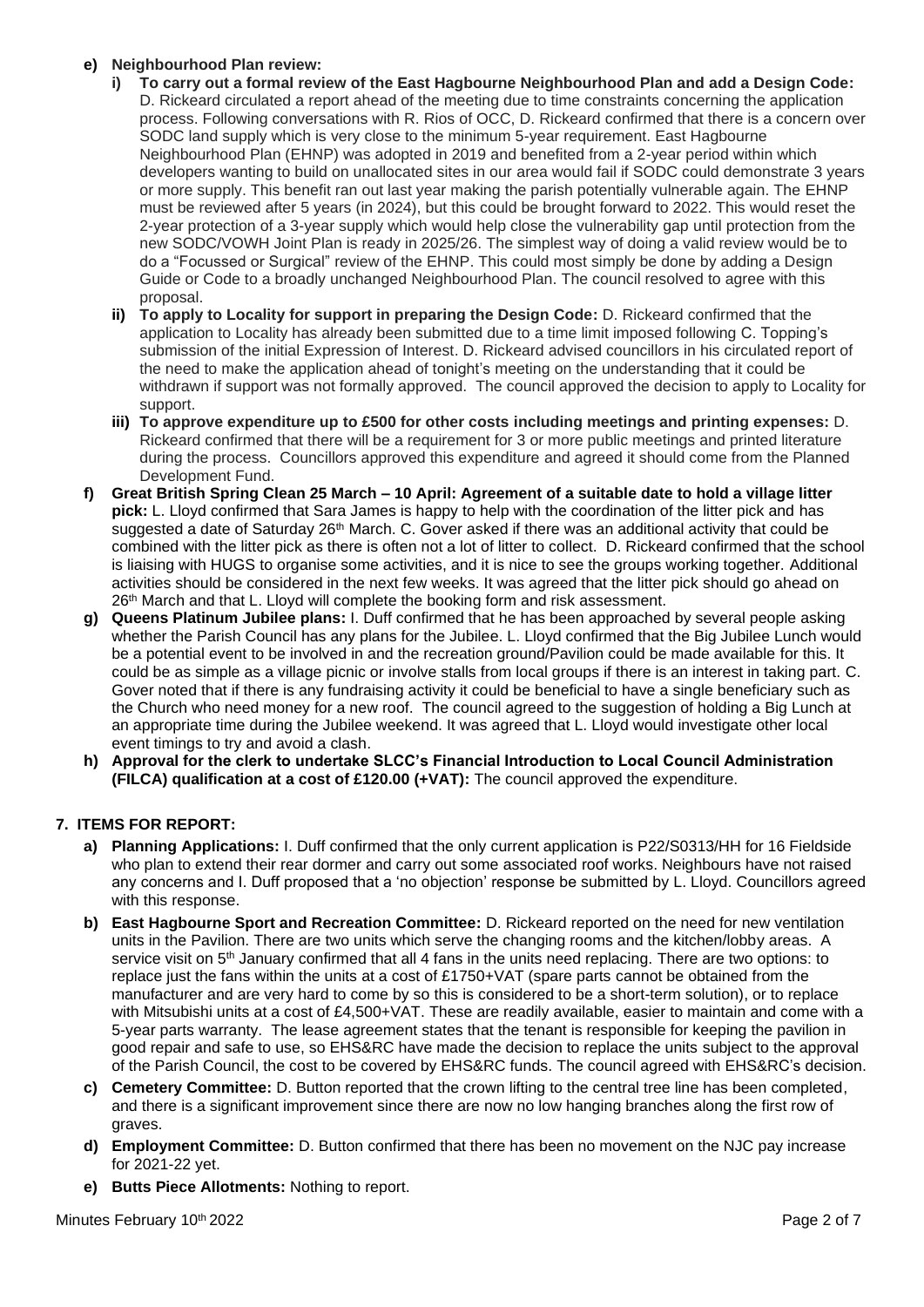- **f) Community Speedwatch:** I .Duff confirmed that there is nothing to report for the speedwatch group this month. D. Button noted that a Bishops Orchard resident has complained about the frequent presence of police who hide behind a bush with a speed gun on New Road.
- **g) East Hagbourne Community Support Group (Coronavirus):** Nothing to report.
- **h) Didcot Garden Town:** Nothing to report.
- **i) Flood Group:** An article in *Heralding the Past* in yesterday's Didcot Herald recalled a more biodiverse Hagbourne in the late 19<sup>th</sup> century and councillors observed that this has noticeably declined in recent decades. C. Gover confirmed that she conducts quarterly nitrate testing on the stream at Manor Farm and sends the results to Waterblitz and HUGS.
- **j)** Future Oxfordshire Partnership: P. Dixon reported on the meeting on 25<sup>th</sup> January. CPRE spoke in the public session about a proposed 123-hectare solar farm near Cumnor and noted that for SODC's aim to be Carbon Neutral by 2030, 9% of the county could be taken up by solar farms. The proposed land is owned by an Oxford college and is quite biodiverse but grade 4, as opposed to the grade 1-2 arable land in Hagbourne. There was also a presentation from Network Rail on Oxfordshire Connect which provides an integrated strategy for aligning the major rail programmes that are seeking to introduce new services into Oxford. The East West Rail link (between Oxford and Cambridge) won't be electrified, according to current plans.
- **k) Downland Villages Transport Group (DVTG):** D. Rickeard reported that the bus service will commence on the Friday after Easter, and will be assessed based on demand.
- **l) Definitive Map Modification Order (village hall footpath):** L. Lloyd confirmed that no progress has been made this month as the consultation period does not end until  $12<sup>th</sup>$  February.
- **m) North Wessex Downs AONB discussions:** I. Duff confirmed that following receipt of the Annual Review from the North Wessex Downs AONB, L. Lloyd is currently trying to initiate a conversation with them to discuss East Hagbourne. I. Duff zoomed recently with D. Johnston and discussed the AONB and the proximity to Hagbourne Parish. D. Johnston is happy to support the parish in their efforts with this matter.
- **n) Communication with David Johnston MP on housing:** I. Duff reported on an appearance of D. Johnston in the Houses of Parliament discussing the "Role of developers, builders, and management companies in new homes". Issues discussed in his zoom call with D. Johnston included:
	- Speculative housing developers.
	- There is no carbon neutral requirement for the Deanfield Green development.
	- Management committees have proved to be a big issue in some recent developments and D. Johnston is looking into this issue.
- **o) Parish pavements and verges meeting with Jon Beale:** I. Duff confirmed that the OCC Highway Extents map circulated after the February meeting is not as detailed as originally hoped. There are other more detailed maps and I. Duff confirmed he will ask if these can be made available for EH Parish. No progress has been made with S. Rooney relating to pavement repairs, L. Lloyd has requested updated information on this and is waiting for a response. A resident query about pavement parking outside Sundial Cottage on Main Road prompted a meeting between I. Duff and J. Beale earlier this month, to discuss the OCC rules regarding addition of bollards or street furniture to prevent this. It is apparent that the kerb is in need of improvement and a request has been made to Daniel Depp of OCC to reinstate 17m of kerb from the Fleur De Lys heading East along Main Road. D. Rickeard noted that discussions with HUGS regarding grass cutting and biodiversity of the verges need to be initiated as there has been no movement on this yet. HUGS spent time last weekend planting wildflowers in the triangle at Butts Piece.

#### **8. Correspondence:**

L. Lloyd reported the following correspondence items this month:

Hagbourne PTA have enquired about the possibility of holding a circus event on Tuesday 5<sup>th</sup> July. It was agreed that this will be discussed between EHS&RC and the Parish Council but there are initial concerns over the size of the event with a 600 seat Big Top and parking requirements.

North Moreton have a working group who are involved in FTTP broadband setup. They have queried why houses on Blewbury Road are included on their setup list. L. Lloyd has confirmed that at this stage there is no obvious answer and it is not something the Parish Council is involved in, but it could be that the houses have been added on by Openreach following enquiries from the homeowners.

#### **9. Finance:**

**a) Expenditure and receipts since the last meeting and account balances:**

| a) Payments since | NB: Payments pending are shown in yellow and are |
|-------------------|--------------------------------------------------|
| last meeting:     | not included in the account balance shown in c)  |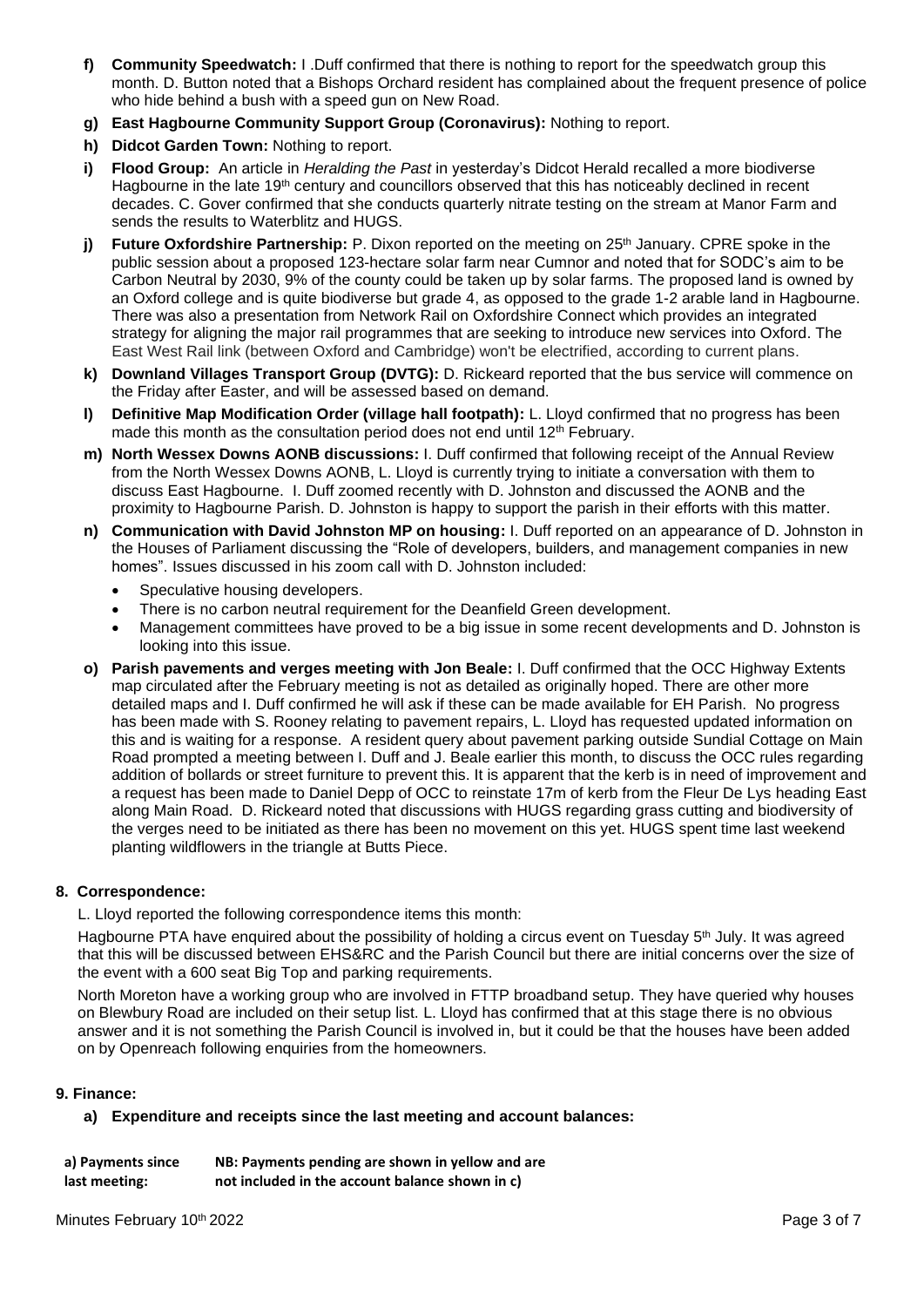|                            |                                       | <b>Online Payment</b> |           |            |           |            |
|----------------------------|---------------------------------------|-----------------------|-----------|------------|-----------|------------|
| Payee                      | Item                                  | /Cheque No            | Amount    | <b>VAT</b> | Total     | Date       |
|                            | December (INV000817) and January      | O/P D Rickeard/       |           |            |           |            |
| Dark White Digital         | (INV000843) web hosting               | C Gover               | £60.00    | £0.00      | £60.00    | 18/01/2022 |
|                            | Meeting room hire 9th December        | O/P D Rickeard/       |           |            |           |            |
| EHS&RC                     | INV211204                             | C Gover               | £25.00    | £0.00      | £25.00    | 18/01/2022 |
| <b>BGG Garden and Tree</b> | Grass Cutting - Parish and Cemetery   | O/P D Rickeard/       |           |            |           |            |
| Care                       | 04/11/2021 (INV 1036.21)              | C Gover               | £275.00   | £55.00     | £330.00   | 18/01/2022 |
| <b>BGG Garden and Tree</b> | Greemere Track tree works (INV        | O/P D Rickeard/       |           |            |           |            |
| Care                       | 1038.21)                              | C Gover               | £2,100.00 | £420.00    | £2,520.00 | 18/01/2022 |
|                            | Car Park Electricity (INV 1605)       | O/P D Rickeard/       |           |            |           |            |
| Hagbourne Village Hall     | 22/10/2020 - 17/11/2021               | C Gover               | £159.49   | £0.00      | £159.49   | 18/01/2022 |
| Grundon Waste              | INV PSI-0528673 Cemetery bin          |                       |           |            |           |            |
| Management                 | emptying - December                   | DD                    | £43.81    | £8.76      | £52.57    | 20/01/2022 |
| Oxfordshire South &        |                                       | O/P D Rickeard/       |           |            |           |            |
| Vale Citizens Advice       | S137 Donation                         | C Gover               | £200.00   | £0.00      | £200.00   | 20/01/2022 |
|                            | January salary and expenses           | O/P D Rickeard/       |           |            |           |            |
| Laura Lloyd                | (printer ink, paper and stamps)       | C Gover               | £701.10   | £4.55      | £705.65   | 28/01/2022 |
| <b>Dark White Digital</b>  | <b>INV000869 February web hosting</b> |                       | £30.00    | £0.00      | £30.00    |            |
|                            | INV 220104 - meeting room hire        |                       |           |            |           |            |
| <b>EHS&amp;RC</b>          | 13/01                                 |                       | £25.00    | £0.00      | £25.00    |            |
|                            | INV 1132/22 Car park hedge cutting    |                       |           |            |           |            |
| <b>BGG Garden and Tree</b> | 04/12 and cemetery hedge cutting      |                       |           |            |           |            |
| Care                       | 14/01                                 |                       | £400.00   | £80.00     | £480.00   |            |
| <b>BGG Garden and Tree</b> | INV 1133/22 - Cemetery tree works     |                       |           |            |           |            |
| Care                       | 25/01                                 |                       | £650.00   | £130.00    | £780.00   |            |
|                            | INV 10287225 Dog Bin Emptying 1       |                       |           |            |           |            |
| <b>SODC</b>                | Oct - 31 Dec 2021                     |                       | £1,166.10 | £233.22    | £1,399.32 |            |
| Laura Lloyd                | <b>February Salary</b>                |                       | £673.24   | £0.00      | £673.24   |            |

## **b) Receipts since last meeting**

| <b>From</b>              | Item                             | Amount  | Date       |
|--------------------------|----------------------------------|---------|------------|
| Hagbourne PCC            | Standing order                   | £4.00   | 01/02/2022 |
| MJ Didcock               | O'Gorman EROB and Interment F178 | £616.00 | 01/02/2022 |
| MJ Didcock               | <b>Coster Interment CM57</b>     | £86.00  | 01/02/2022 |
| MJ Didcock               | Coster 2nd inscription CM57      | £26.00  | 01/02/2022 |
| <b>Allotment Payment</b> | Dawson Plot 2A                   | £2.50   | 02/02/2022 |
| MJ Didcock               | Rogers ashes interment D117      | £172.00 | 04/02/2022 |
|                          |                                  | £906.50 |            |

### **c) Accumulated Account Balances (reconciled as of last bank statement through 10/02/2022)**

| NOW CLOSED |
|------------|
| £50.010.54 |
| £50,010.54 |
|            |

## **d) The Special Project Balances (as of 10/02/2022) are:**

| Planned Development Support Fund   |                                                    | £5,303.15  |
|------------------------------------|----------------------------------------------------|------------|
| Cemetery                           |                                                    | £11,843.85 |
| Community Infrastructure Levy Fund | Received 24/04/19 so requires spending by 23/04/24 | £1,905.97  |
|                                    | Received 30/04/21 so requires spending by 29/04/26 | £1,517.73  |
|                                    | Received 27/10/21 so requires spending by 26/10/26 | £3,307.90  |
|                                    | <b>Total CIL money</b>                             | £6,731.60  |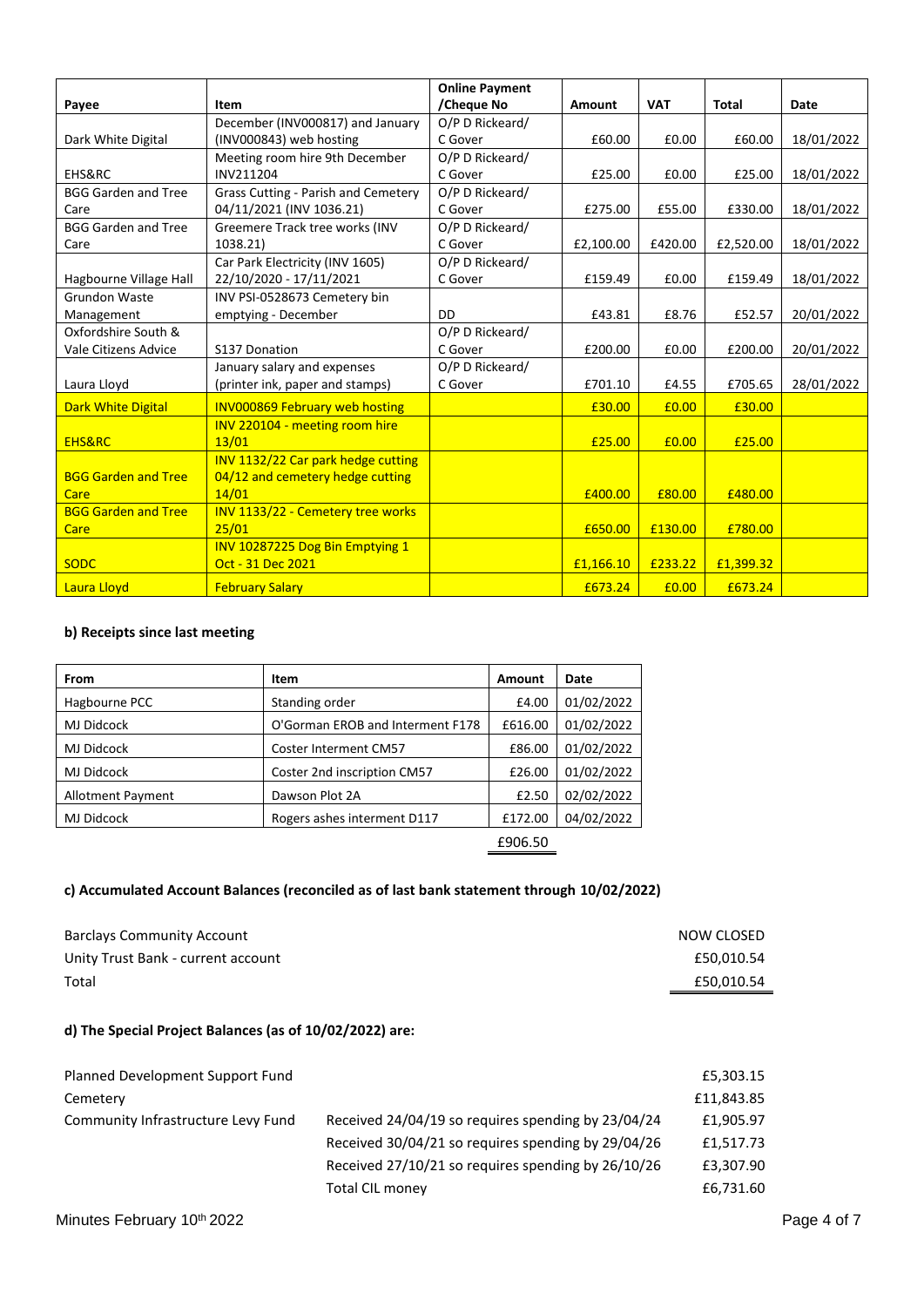| <b>Community Projects Reserve Fund</b> | £4,943.91  |
|----------------------------------------|------------|
| Total                                  | £28,822.51 |
|                                        |            |
| e) General Reserve (as of 10/02/2022)  | £21,188.03 |

**b) Review and approval of payments:** The Council reviewed the pending payments and approved those without prior minuted/regular payment approval.

## **10. Items for report and inclusion on the March agenda:**

Annual Parish Meeting

The meeting closed at 9.15pm. The next Parish Council meeting will be on 10<sup>th</sup> March 2022 at the Pavilion, Great Mead, East Hagbourne.

Signed……………………………………………………Dated………………………………

# **ATTACHMENT 1: ACTION LIST**

| <b>Action No</b> | What                        | Who   | <b>Status</b> |
|------------------|-----------------------------|-------|---------------|
| 2019-04-03       | Main Road 20mph speed limit | ID/LL | With OCC      |
| 2022-02-01       | VH footpath repairs         | DR    | In progress   |

### **ATTACHMENT 2:**

| <b>Title</b>  | District Councillor's Report  |
|---------------|-------------------------------|
| <b>Author</b> | Cllr Anne-Marie Simpson       |
| <b>Parish</b> | East Hagbourne Parish Council |
| <b>Date</b>   | 10 February 2022              |

### **New Climate Action Plan**

South Oxfordshire District Council has adopted a new **[Climate Action Plan](https://www.southoxon.gov.uk/wp-content/uploads/sites/2/2022/02/South-Climate-Action-plan-2022-2024.pdf)**, taking a major step towards cutting its emissions and becoming a carbon neutral organisation.

The plan outlines how the council will become carbon neutral within its own operations by 2025 – this means the carbon produced from the council's buildings and services will be balanced by the amount removed from the atmosphere.

To achieve this target, the plan includes some important changes for how the council delivers its services, the policies it adopts and the projects it supports.

Staff will soon receive training to ensure they are aware of the impacts of carbon emissions and the council will move to a digital by default approach meetings to help cut down on vehicle emissions. The plan also outlines how the council will support local efforts to tackle the climate emergency.

The council's **[Climate Action Plan](https://www.southoxon.gov.uk/wp-content/uploads/sites/2/2022/02/South-Climate-Action-plan-2022-2024.pdf)**, agreed by Cabinet members last week, follows significant work from officers and councillors, and feedback from parish councils, local climate action groups and from the council's Climate and Ecological Emergencies Advisory Committee.

The plan was a specific commitment in **[South Oxfordshire's Corporate Plan 2020-24](https://www.southoxon.gov.uk/south-oxfordshire-district-council/about-the-council/corporate-plan/)**. To ensure the council is open about the progress towards its targets, officers will now carry out quarterly reviews and report to the Climate and Ecological Emergency Advisory Committee and South Oxfordshire's Cabinet.

# **Infrastructure Funding Statements now available**

Minutes February 10th 2022 Page 5 of 7 SODC has published its Infrastructure Funding Statements for 2020/21 to provide an annual summary on developer contributions. Through Community Infrastructure Levy and Section 106, we were able to secure £20,665,018 from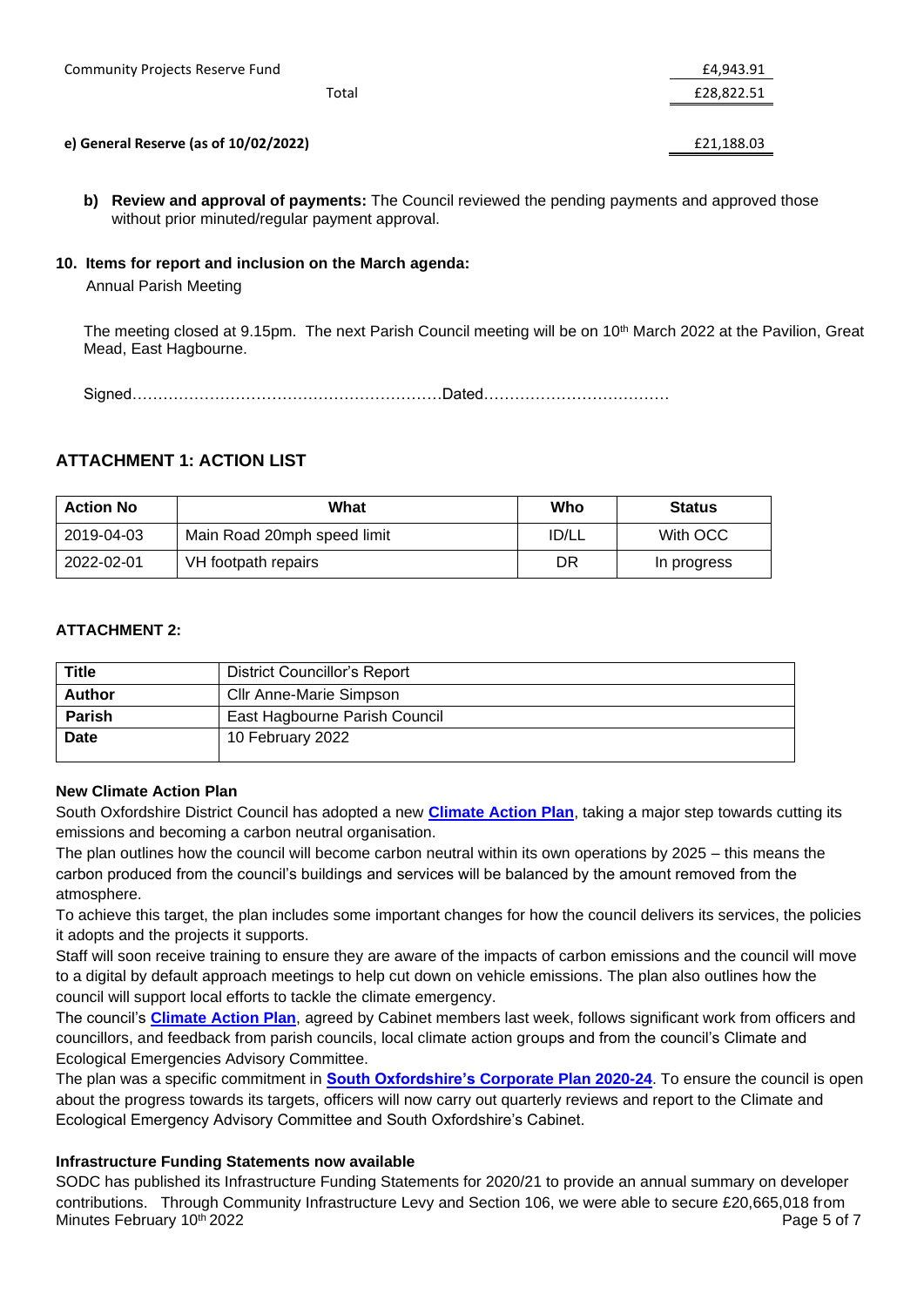local developers, which will go towards local infrastructure to support the growth in our districts.

You can read more information on funds allocated to projects via the SODC website: [https://www.southoxon.gov.uk/south-oxfordshire-district-council/community-support/infrastructure-to-support](https://www.southoxon.gov.uk/south-oxfordshire-district-council/community-support/infrastructure-to-support-communities/)[communities/](https://www.southoxon.gov.uk/south-oxfordshire-district-council/community-support/infrastructure-to-support-communities/)

As part of the budget-setting process for 2022/23, a prioritised list of projects which will use the SODC portion of these funds has been created; this new approach will ensure that 3<sup>rd</sup> party funds are used wherever possible for major projects, thus reducing the demand on the Council's reserves. The majority of these recommended projects relate to the District's leisure centres, the Riverside pool, campsite and other facilities in Wallingford, environmental and tree planting projects and to the purchase of housing for social rent.

### **2022/23 Budget**

The SODC budget is working its way through the democratic cycle of meetings (Cabinet, Scrutiny and then Full Council) at the moment, so hopefully it will be approved on  $17<sup>th</sup>$  Feb and we can put in place delivery plans for the projects identified for the second full year of our current Corporate Plan (e.g. the roll-out of our Climate Action Plan, which was approved by Cabinet on 3<sup>rd</sup> Feb). These come on top of our statutory obligations, of course. We are pleased to report that, thanks to bringing the Finance function back in-house from Capita, we have much better processes for budget-setting, scrutiny and approval. This has helped us to identify savings in our base budget while not compromising on the services we offer to residents. Although we still only have a one-year financial settlement from the Government, we are still obliged to set a Medium Term Financial Plan (MTFP) which takes us through to 2026/27. Our current projections indicate that we have been successful in closing the gap between revenue and expenditure since being elected in 2019 (one of our Corporate Plan priorities) and that Council reserves are in a much stronger position than the predictions we inherited.

#### **Covid-19 Grants available for businesses in South Oxfordshire**

Businesses based in South Oxfordshire in the hospitality, leisure and accommodation sectors are being urged to apply for support from the Omicron Hospitality and Leisure Grant fund. The government has given £1,482,084 to South Oxfordshire to help support local businesses that have been struggling financially due to the recent Covid-19 Omicron variant.

To apply, eligible businesses must have been open and trading from a property where they are responsible for paying business rates on 30 December 2021. The criteria of the grant is set by the government and rules of how the money is distributed cannot be changed by the council. Successful applicants could receive between £2,667 and £6,000 depending on the rateable value of the property.

Business owners can find out the full criteria and complete an online application form via the district councils' South and Vale Business Support website – [https://svbs.co.uk](https://svbs.co.uk/) up until midday on 18 February. Businesses can also stay up to date with all government grants given to the district councils by signing up to the South and Vale Business Support newsletter via their website.

### **Council Tax and Energy Bill Rebate**

You have probably seen the [announcement](https://www.gov.uk/government/news/millions-to-receive-350-boost-to-help-with-rising-energy-costs) about the measures the Government is taking to help protect households from rising energy costs. This includes a £200 Energy Bills Rebate and a £150 Council Tax Energy Rebate. Households in England, which are in council tax bands A-D, will receive a £150 rebate. The rebate to bills will be made by local authorities to households from April directly rather than through the Council Tax system. This will not need to be repaid.

On top of this discount, discretionary funding of £144 million will also be provided to support vulnerable people and individuals on low incomes who do not pay Council Tax, or who pay Council Tax for properties in Bands E-H.

#### **Community hub team support**

On top of managing the household support fund (as described in last month's report), our Community Hub team remains very busy supporting residents who are self-isolating.

In January the Hub:

- made 502 phone calls to people who've asked for help whilst self-isolating
- contacted 105 residents who've received the £500 test and trace payment to offer them support
- delivered 11 food parcels
- handled 436 enquiries from residents, mostly on financial help.

Minutes February 10th 2022